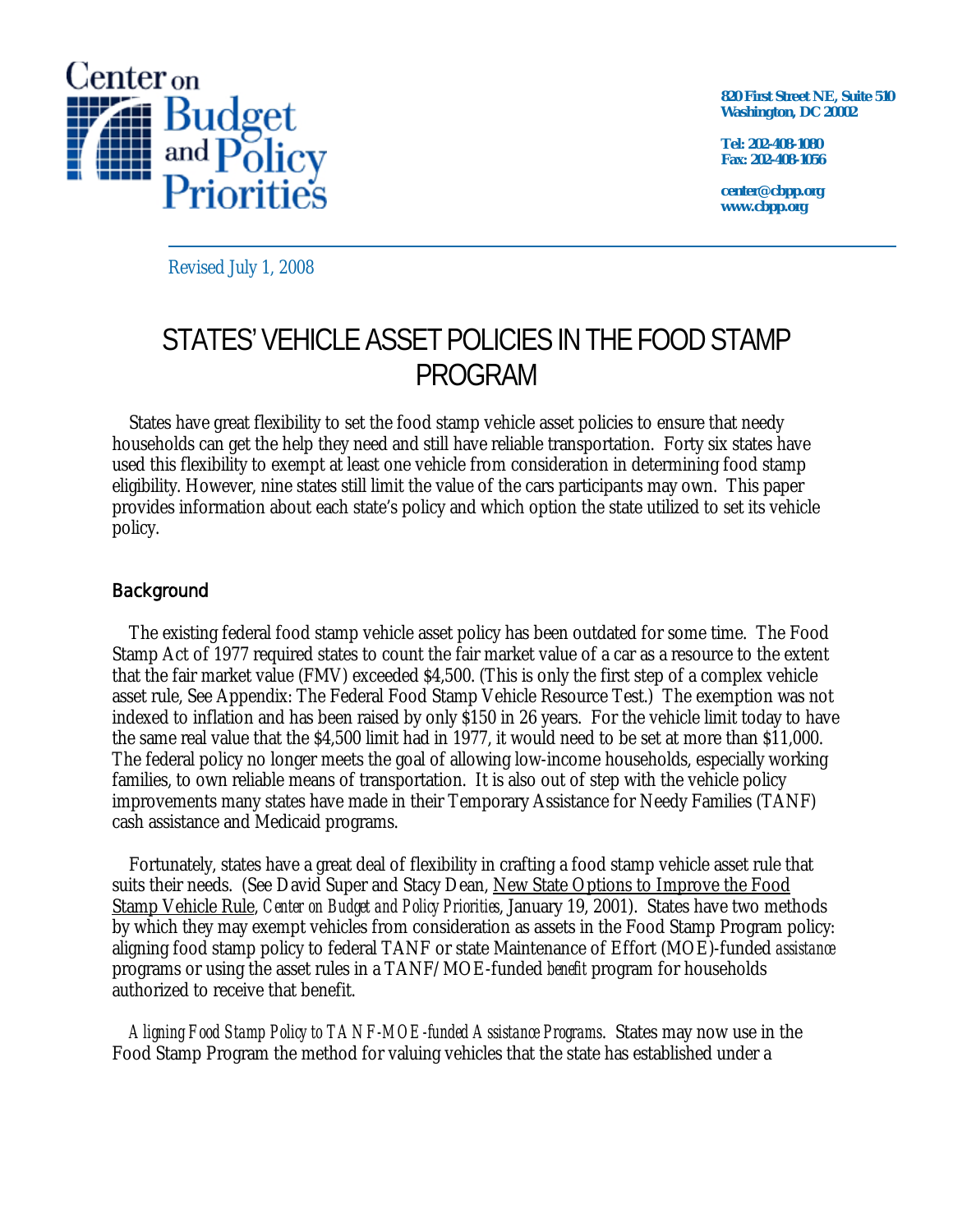TANF/MOE-funded cash or non-cash assistance program $^{\text{1}}$  so long as it is not more restrictive than federal food stamp rules. For example, Alabama, Ohio, Kansas, Utah, and Maryland are among the states that exclude the value of all vehicles in its TANF cash assistance programs. These states have now imported this rule into the Food Stamp Program, ensuring that vehicle ownership will never prevent their residents from getting food stamp assistance. Wisconsin, Missouri, Colorado, and others do the same with their child care assistance programs.

 In many states, the cash assistance vehicle asset rule limit applies to only one vehicle and households with multiple vehicles are not generally eligible for TANF cash assistance. Federal food stamp rules permit households to own multiple vehicles, albeit vehicles with a very low value. These states are not permitted to simply import their TANF cash assistance rules into the Food Stamp Program because it would make many households with multiple vehicles worse off. They may, however, merge their TANF/MOE-funded assistance program rules with food stamp rules in order to ensure that the final policy addresses all vehicles in a method no more restrictive than federal policy. For example, Pennsylvania and Arkansas apply their TANF cash assistance policy to exempt one vehicle per household and then apply federal food stamp rules to all additional vehicles.

*Using Categorical Eligibility*. Alternatively, states may employ in the Food Stamp Program the vehicle asset rule from a TANF/MOE-funded *benefit* or *service* program for households that are authorized to receive that TANF/MOE-funded benefit. Under the Food Stamp Program, households that receive a TANF/MOE-funded benefit are "categorically eligible" for food stamps and do not have to meet the food stamp asset test in order to receive benefits. In some states, virtually all food stamp households are eligible for the  $\text{TANF/MOE-fanded benefit program}^2$  In others, only a small number of households are eligible for the services. For households that do not receive such benefits, the state must apply an alternative vehicle policy. They may use federal food stamp rules or import the rule from a TANF/MOE-funded assistance program as described in the previous section.

 These new policy options have given states the ability to craft vehicle asset rules in the food stamp program that work best for them. They also give states the ability to make the rules consistent with other programs, such as TANF and Medicaid, ensuring that the food stamp rules do not work against other programs' goals.

#### Review of the Survey

 In 2001, the Center on Budget and Policy Priorities (CBPP) in conjunction with the Food Research and Action Center and America's Second Harvest conducted a survey of the 51 states to determine what policies states had adopted in response to these new options.

<sup>-</sup><sup>1</sup> The TANF block grant can fund a broad array of programs. States may only align vehicle rules to a TANF or MOEfunded program that provides benefits that are defined as assistance under TANF regulations at 45 C.F.R. ' 260.31. This definition "includes cash, payments, vouchers, and other forms of benefits designed to meet a family's ongoing basic needs (i.e., or food, clothing, shelter, utilities, household goods, personal care items, and general incidental expenses)." It also covers services with a clear cash value such as child care and transportation subsidies (except when provided to a working family).

<sup>&</sup>lt;sup>2</sup> This is true even for households without children. Under certain circumstances, TANF/MOE funds may be spent on services for individuals without children.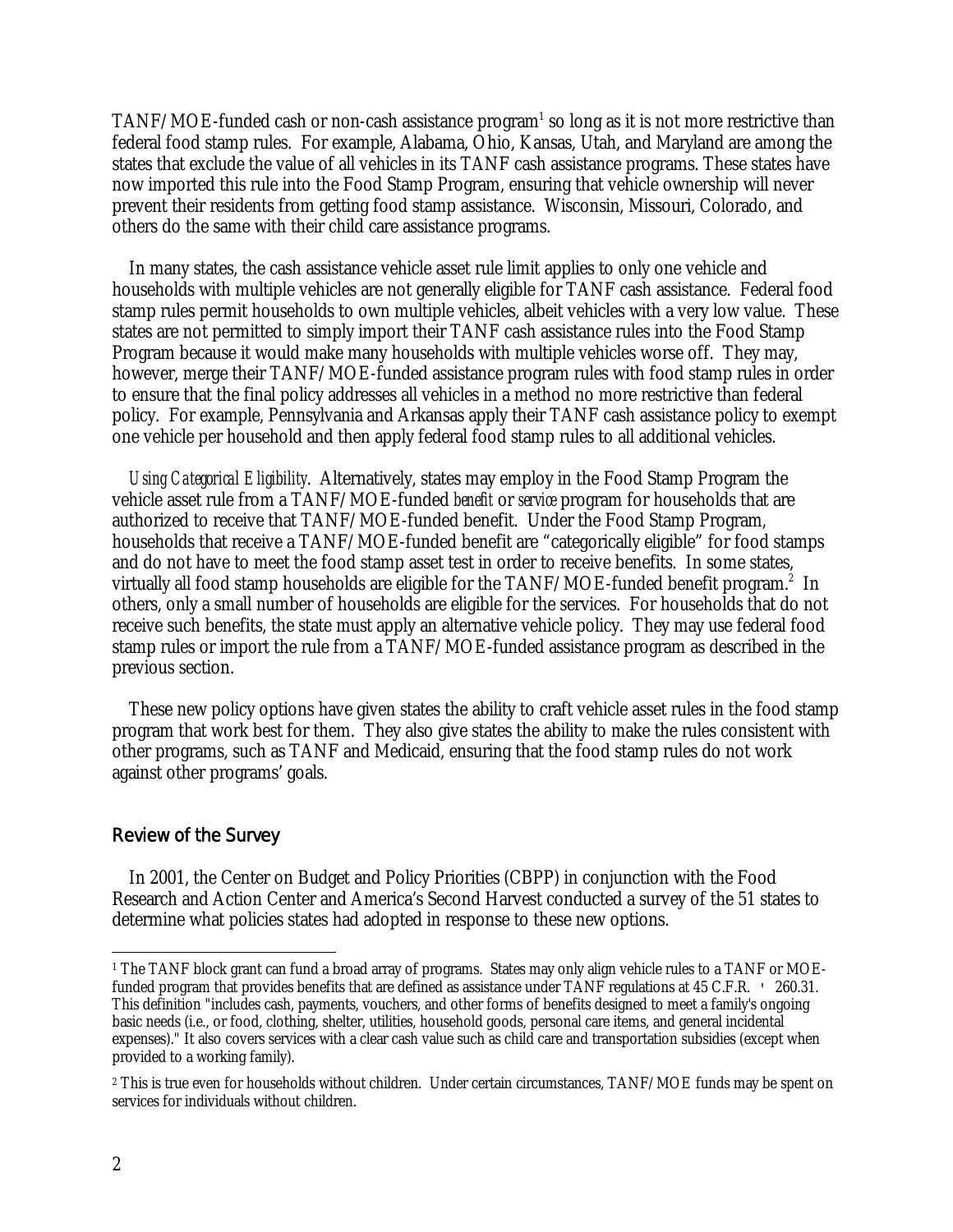#### TABLE 1: SUMMARY OF STATE POLICIES

- 33 states exclude the value of all vehicles;
- 1 state excludes the value of all vehicles for families with children and 1 vehicle for all other households;
- 1state excludes vehicles based on the use of the vehicle (exempting most vehicles);
- 7 states exclude the value of one vehicle per adult and then apply federal food stamp rules to subsequent vehicles;
- 5 states exclude the value of one vehicle per household and then apply federal food stamp or similar rules to subsequent vehicles;
- 4 states apply a less restrictive fair market value or equity test (generally to the first vehicle and then apply food stamp rules to additional vehicles).

### **Which Option Are States Using?**

- 26 states are aligning to TANF-funded cash assistance;
- 11 states are aligning to TANF/MOE-funded non-cash assistance, primarily child care;
- 11 states are using categorical eligibility;
- 3 states are using a combination of categorical eligibility and aligning to TANF/MOEfunded assistance.

 We published the survey results on August 1, 2001 and have periodically updated the information to reflect revised state policies. Our updates are based on a review of state policy manuals and legislation, as well as conversations with state officials.

 Food stamp vehicle policy can be complex because it must cover multiple vehicles. It is possible that, in an effort to summarize each state's policy, CBPP may have missed a particular nuance of the policy. In addition, the CBPP survey did not make an effort to determine if each state's policy was consistent with federal rules and regulations governing the policy options.

## Overview of the Survey Results

 $\overline{a}$ 

 States have overwhelmingly embraced this food stamp flexibility. All states have now adopted simpler, less restrictive policies that enable low-income families to both own a reliable vehicle and receive food stamps. Table 1 summarizes the types of policies states have adopted as well as which option they used to implement the new policy. Table 2 provides the detailed vehicle policy for each state.

Thirty three states exclude the value of all vehicles<sup>3</sup> and fourteen more exclude at least one vehicle per household. Of these fourteen states, seven exclude one vehicle per adult and five exclude one vehicle per household. Of the two remaining states, Alaska excludes cars necessary for transportation to meet basic needs and Maine excludes all vehicles for households with children and one vehicle per household for other households.

<sup>3</sup> Some states continue to count the value of recreational vehicles as a resource.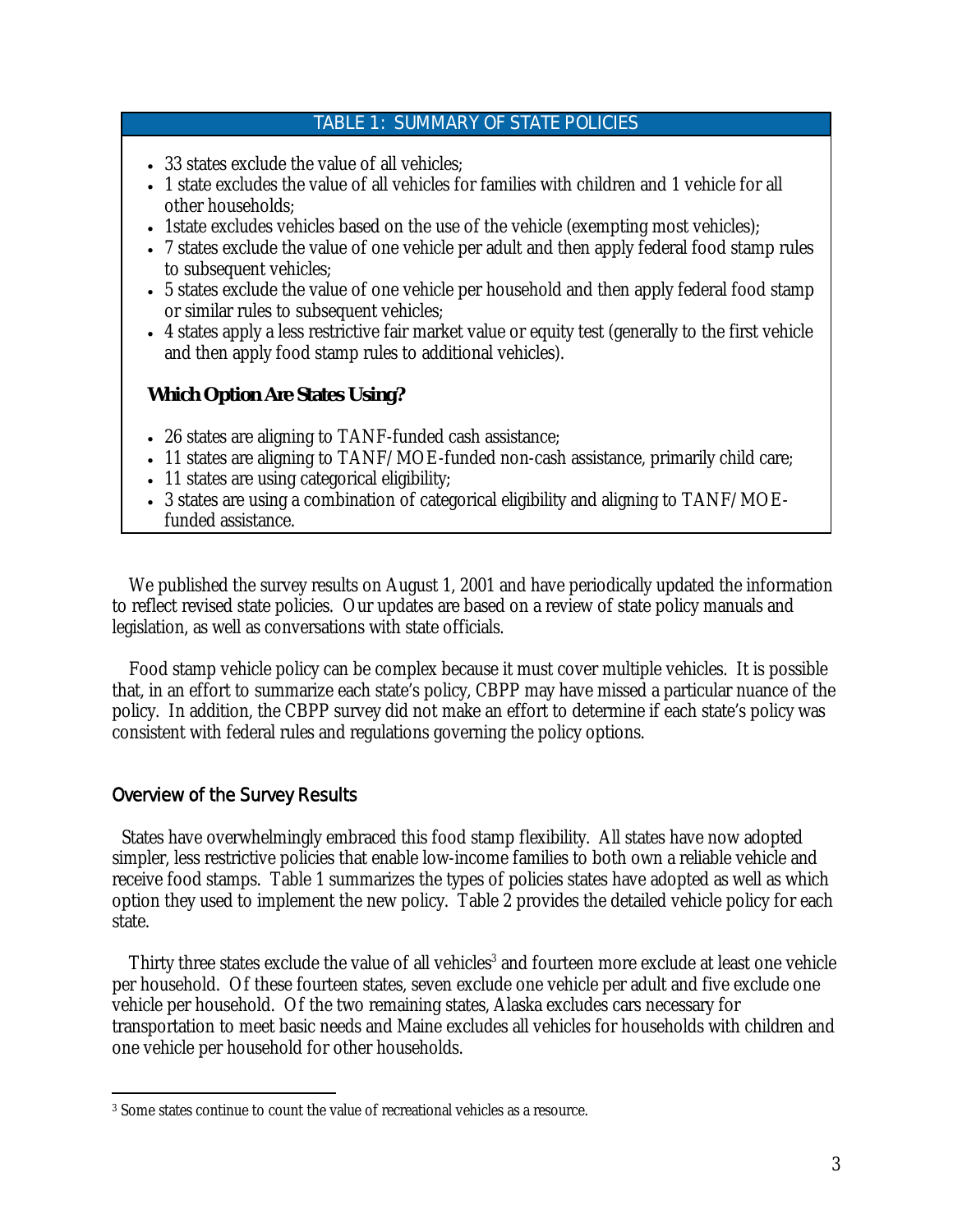

Only four states have not exempted any vehicles, although they have increased the \$4,650 FMV exemption for one or more vehicles; for example, Texas excludes the FMV up to \$15,000 for one vehicle. In most states with a more generous treatment of a limited number of vehicles, federal food stamp vehicle rules typically apply to any additional vehicles.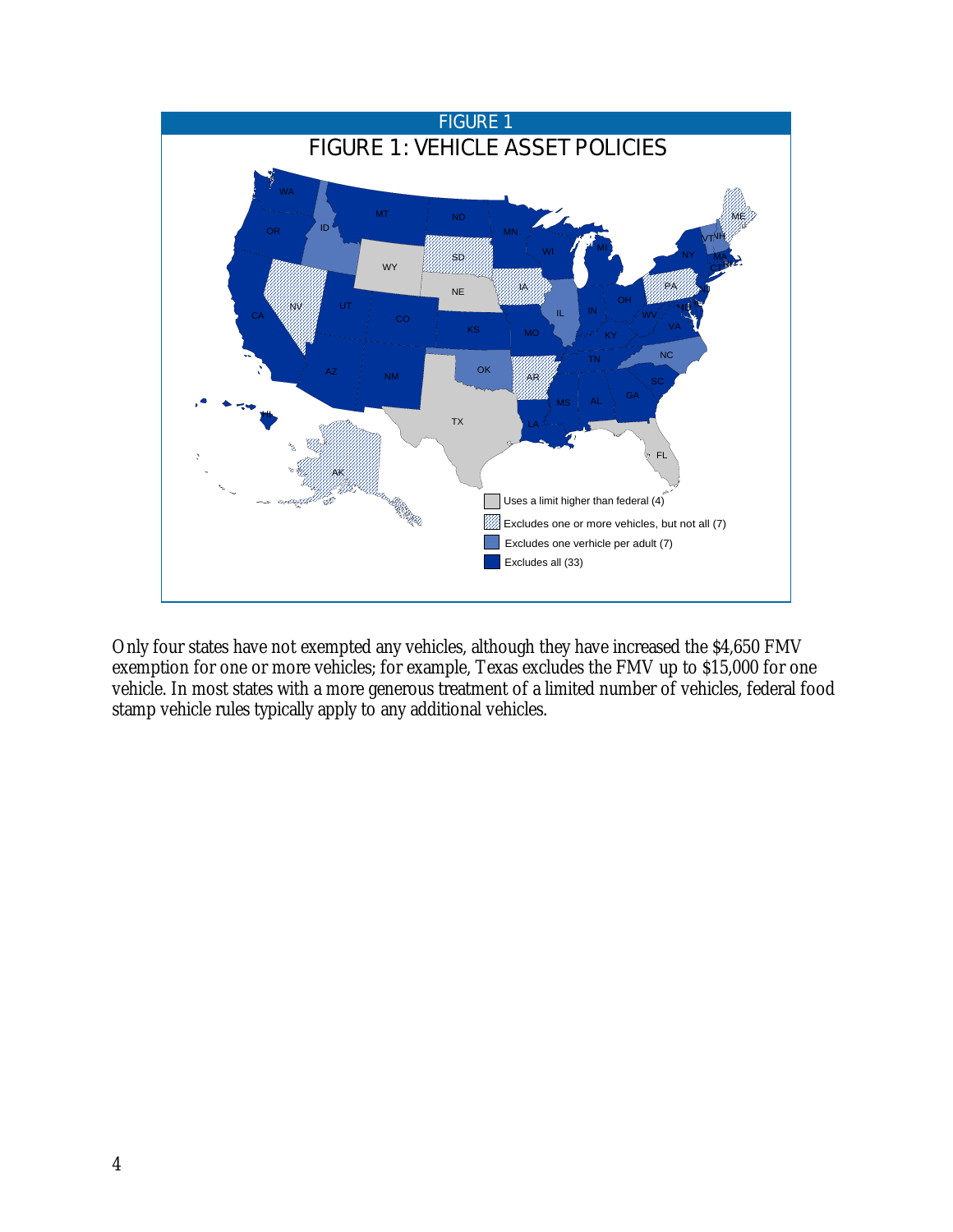| TABLE 2: STATES' VEHICLE ASSET POLICIES IN THE FOOD STAMP PROGRAM<br>as of June 2008 |                                                                                                                                                                                                                                                                                                                                                                                                                                                                                                                                                                                           |                                                                                   |  |  |
|--------------------------------------------------------------------------------------|-------------------------------------------------------------------------------------------------------------------------------------------------------------------------------------------------------------------------------------------------------------------------------------------------------------------------------------------------------------------------------------------------------------------------------------------------------------------------------------------------------------------------------------------------------------------------------------------|-----------------------------------------------------------------------------------|--|--|
| <b>State</b>                                                                         | <b>Food Stamp Vehicle Policy</b>                                                                                                                                                                                                                                                                                                                                                                                                                                                                                                                                                          | <b>Which Option</b>                                                               |  |  |
| AK                                                                                   | Excludes the value of a vehicle if it is necessary for transport to meet basic needs. All other<br>vehicles subject to the federal food stamp rules.                                                                                                                                                                                                                                                                                                                                                                                                                                      | Aligning to cash<br>assistance                                                    |  |  |
| AL                                                                                   | Excludes the value of all vehicles.                                                                                                                                                                                                                                                                                                                                                                                                                                                                                                                                                       | Aligning to cash<br>assistance                                                    |  |  |
| AR                                                                                   | Excludes the value of one vehicle per household. All other vehicles subject to the federal food<br>stamp rules.                                                                                                                                                                                                                                                                                                                                                                                                                                                                           | Aligning to cash<br>assistance                                                    |  |  |
| AZ                                                                                   | Excludes the value of all vehicles.*                                                                                                                                                                                                                                                                                                                                                                                                                                                                                                                                                      | Categorical eligibility                                                           |  |  |
| CA                                                                                   | Excludes the value of all vehicles.                                                                                                                                                                                                                                                                                                                                                                                                                                                                                                                                                       | Aligning to child care<br>assistance                                              |  |  |
| CO                                                                                   | Excludes the value of all vehicles.                                                                                                                                                                                                                                                                                                                                                                                                                                                                                                                                                       | Aligning to child care<br>assistance                                              |  |  |
| <b>CT</b>                                                                            | Excludes the value of all vehicles.                                                                                                                                                                                                                                                                                                                                                                                                                                                                                                                                                       | Aligning to child care<br>assistance                                              |  |  |
| <b>DC</b>                                                                            | Excludes the value of all vehicles.                                                                                                                                                                                                                                                                                                                                                                                                                                                                                                                                                       | Aligning to cash<br>assistance                                                    |  |  |
| DE                                                                                   | Excludes the value of all vehicles.*                                                                                                                                                                                                                                                                                                                                                                                                                                                                                                                                                      | Categorical eligibility                                                           |  |  |
| FL                                                                                   | Excludes the equity value of one vehicle up to \$8,500 for households without any members<br>subject to the work requirements. For households with one (or more) members subject to the<br>work requirements, excludes the combined equity value of as many vehicles as there are<br>household members subject to the work requirements up to a total of \$8,500. Equity value over<br>\$8500, as well as the equity value of other vehicles (including unlicensed vehicles) counts against<br>the food stamp resource limit. All other vehicles subject to the federal food stamp rules. | Aligning to cash<br>assistance                                                    |  |  |
| GA                                                                                   | Excludes the value of all vehicles.**                                                                                                                                                                                                                                                                                                                                                                                                                                                                                                                                                     | Categorical eligibility<br>and aligning to TANF-<br>funded non-cash<br>assistance |  |  |
| H <sub>II</sub>                                                                      | Excludes the value of all vehicles.                                                                                                                                                                                                                                                                                                                                                                                                                                                                                                                                                       | Aligning to cash<br>assistance                                                    |  |  |
| IA                                                                                   | Excludes the value of one vehicle per household. All other vehicles subject to the federal food<br>stamp rules.                                                                                                                                                                                                                                                                                                                                                                                                                                                                           | Aligning to cash<br>assistance                                                    |  |  |
| ID                                                                                   | Excludes one vehicle per adult except RVs. All other vehicles subject to the federal food stamp<br>rules.                                                                                                                                                                                                                                                                                                                                                                                                                                                                                 | Aligning to cash<br>assistance                                                    |  |  |
| IL                                                                                   | Excludes one vehicle per adult (and any vehicles used by minors under 18 to drive to<br>employment, training, or school) plus one vehicle per household. All other vehicles subject to the<br>federal food stamp rules.                                                                                                                                                                                                                                                                                                                                                                   | Aligning to cash<br>assistance                                                    |  |  |
| IN                                                                                   | Excludes the value of all vehicles used for transportation. All other vehicles subject to the federal<br>food stamp rules.                                                                                                                                                                                                                                                                                                                                                                                                                                                                | Aligning to child care<br>assistance                                              |  |  |
| KS                                                                                   | Excludes the value of all vehicles.                                                                                                                                                                                                                                                                                                                                                                                                                                                                                                                                                       | Aligning to cash<br>assistance                                                    |  |  |
| KY.                                                                                  | Excludes the value of all vehicles.                                                                                                                                                                                                                                                                                                                                                                                                                                                                                                                                                       | Aligning to cash<br>assistance                                                    |  |  |
| LA                                                                                   | Excludes the value of all vehicles.                                                                                                                                                                                                                                                                                                                                                                                                                                                                                                                                                       | Aligning to cash<br>assistance                                                    |  |  |
| MA                                                                                   | Excludes the value of all vehicles.*                                                                                                                                                                                                                                                                                                                                                                                                                                                                                                                                                      | Categorical eligibility                                                           |  |  |
| <b>MD</b>                                                                            | Excludes the value of all vehicles.*                                                                                                                                                                                                                                                                                                                                                                                                                                                                                                                                                      | Aligning to cash<br>assistance                                                    |  |  |
| МE                                                                                   | For households with children (under 18 or 18 and a full-time student) living with a parent or<br>caretaker relative, excludes the value of all vehicles. For other households, excludes the value of<br>only one vehicle per household. All other vehicles subject to the federal food stamp rules.                                                                                                                                                                                                                                                                                       | Categorical eligibility<br>and aligning to cash<br>assistance                     |  |  |
| MI                                                                                   | Excludes the value of all vehicles.*                                                                                                                                                                                                                                                                                                                                                                                                                                                                                                                                                      | Categorical eligibility                                                           |  |  |
| MN                                                                                   | Excludes the value of all vehicles.*                                                                                                                                                                                                                                                                                                                                                                                                                                                                                                                                                      | Categorical eligibility                                                           |  |  |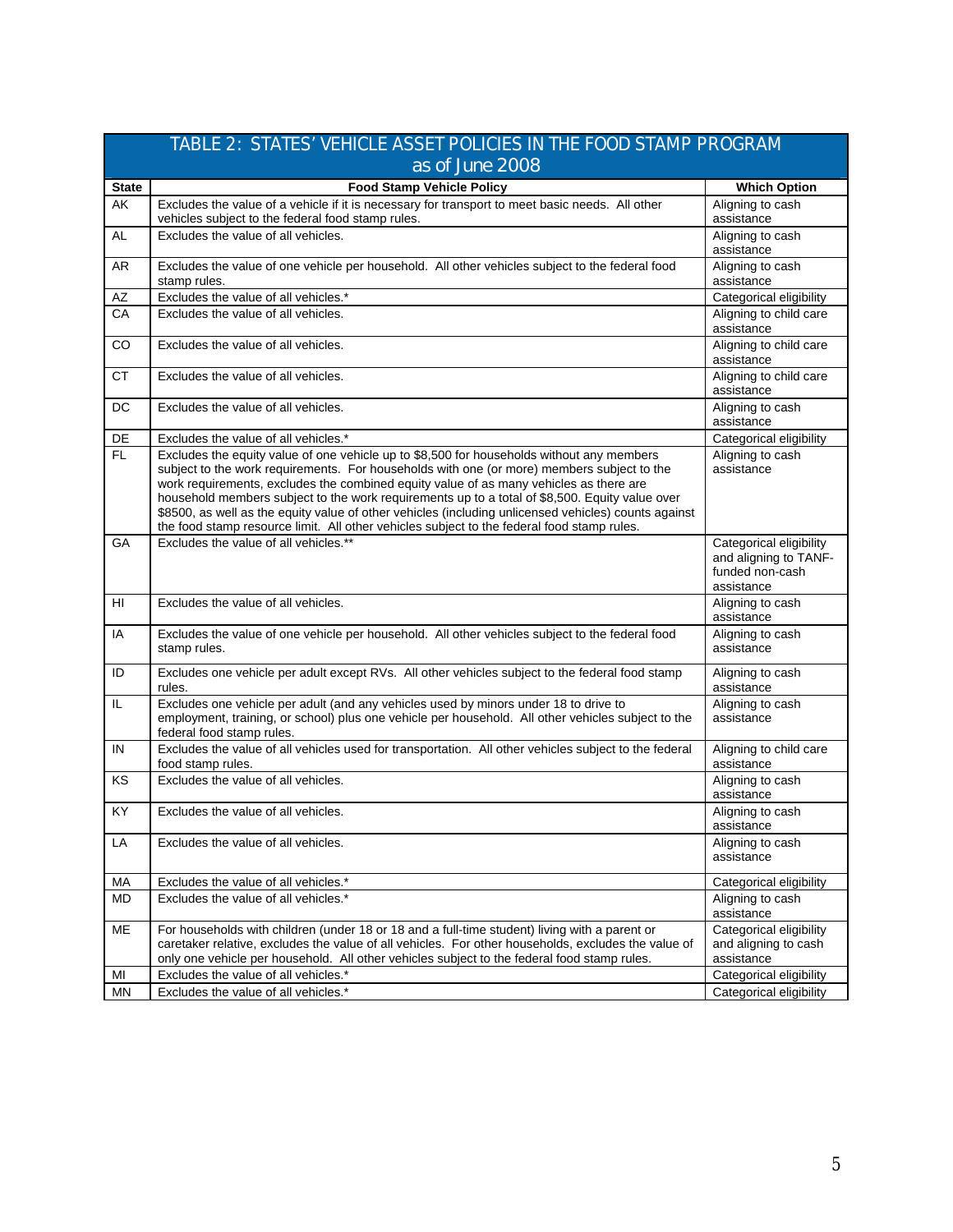|                          | TABLE 2: STATES' VEHICLE ASSET POLICIES IN THE FOOD STAMP PROGRAM                                                                                                                                                                                                                                       |                                                               |  |  |
|--------------------------|---------------------------------------------------------------------------------------------------------------------------------------------------------------------------------------------------------------------------------------------------------------------------------------------------------|---------------------------------------------------------------|--|--|
| as of June 2008 (Cont'd) |                                                                                                                                                                                                                                                                                                         |                                                               |  |  |
| МO                       | Excludes the value of all vehicles.                                                                                                                                                                                                                                                                     | Aligning to child care<br>assistance                          |  |  |
| <b>MS</b>                | Excludes the value of all vehicles.                                                                                                                                                                                                                                                                     | Aligning to cash                                              |  |  |
| MT                       | Excludes the value of all vehicles.                                                                                                                                                                                                                                                                     | Aligning to child care                                        |  |  |
| <b>NC</b>                | Excludes the value of one vehicle per adult. All other vehicles subject to the federal food stamp<br>rules.                                                                                                                                                                                             | Aligning to cash<br>assistance                                |  |  |
| ND                       | Excludes the value of all vehicles.*                                                                                                                                                                                                                                                                    | Categorical eligibility                                       |  |  |
| <b>NE</b>                | Excludes one vehicle up to \$12,000 fair market value. All other vehicles subject to the federal food<br>stamp rules.                                                                                                                                                                                   | Aligning to child care<br>assistance                          |  |  |
| <b>NH</b>                | Excludes the value of one vehicle per adult. All other vehicles subject to the federal food stamp<br>rules.                                                                                                                                                                                             | Aligning to cash<br>assistance                                |  |  |
| <b>NJ</b>                | Excludes the value of all vehicles.                                                                                                                                                                                                                                                                     | Aligning to cash<br>assistance                                |  |  |
| ΝM                       | Excludes the value of all vehicles                                                                                                                                                                                                                                                                      | Aligning to child care<br>assistance                          |  |  |
| <b>NV</b>                | Excludes the value of one vehicle per household. All other vehicles subject to the federal food<br>stamp rules.                                                                                                                                                                                         | Aligning to cash<br>assistance                                |  |  |
| <b>NY</b>                | Excludes the value of all vehicles.*                                                                                                                                                                                                                                                                    | <b>Categorical Eligibility</b>                                |  |  |
| OH                       | Excludes the value of all vehicles.                                                                                                                                                                                                                                                                     | Aligning to cash<br>assistance                                |  |  |
| OK                       | Excludes one vehicle per adult (including ineligible and disqualified members) regardless of use<br>and any other vehicle used by a member under 18 for education or employment purposes. The<br>equity in all other vehicles in excess of \$5,000 is considered against the food stamp resource limit. | Aligning to cash<br>assistance                                |  |  |
| <b>OR</b>                | Excludes the value of all vehicles. *                                                                                                                                                                                                                                                                   | Categorical eligibility                                       |  |  |
| PA                       | Excludes the value of one vehicle per household. All other vehicles subject to the federal food<br>stamp rules.                                                                                                                                                                                         | Aligning to cash<br>assistance                                |  |  |
| RI                       | Excludes the value of one vehicle per adult up to two vehicles per household. All other vehicles<br>subject to the federal food stamp rules.                                                                                                                                                            | Aligning to cash<br>assistance                                |  |  |
| <b>SC</b>                | Excludes the value of all vehicles.**                                                                                                                                                                                                                                                                   | Categorical eligibility<br>and aligning to cash<br>assistance |  |  |
| <b>SD</b>                | Excludes the value of one licensed vehicle per household. All other vehicles subject to the federal<br>food stamp rules.                                                                                                                                                                                | Aligning to cash<br>assistance                                |  |  |
| <b>TN</b>                | Excludes the value of all vehicles.                                                                                                                                                                                                                                                                     | Aligning to child care<br>assistance                          |  |  |
| ТX                       | Excludes the fair market value of one vehicle up to \$15,000. All other vehicles subject to the<br>federal food stamp rules with the excess value of vehicles counted toward a \$5,000 resource limit.                                                                                                  | Categorical eligibility                                       |  |  |
| <b>UT</b>                | Excludes the value of all vehicles.                                                                                                                                                                                                                                                                     | Aligning to child care<br>assistance                          |  |  |
| <b>VA</b>                | Excludes the value of all vehicles.                                                                                                                                                                                                                                                                     | Aligning to cash<br>assistance                                |  |  |
| <b>VT</b>                | Excludes the value of one vehicle per adult (maximum two vehicles exempted). All other vehicles<br>subject to the federal food stamp rules.                                                                                                                                                             | Aligning to cash<br>assistance                                |  |  |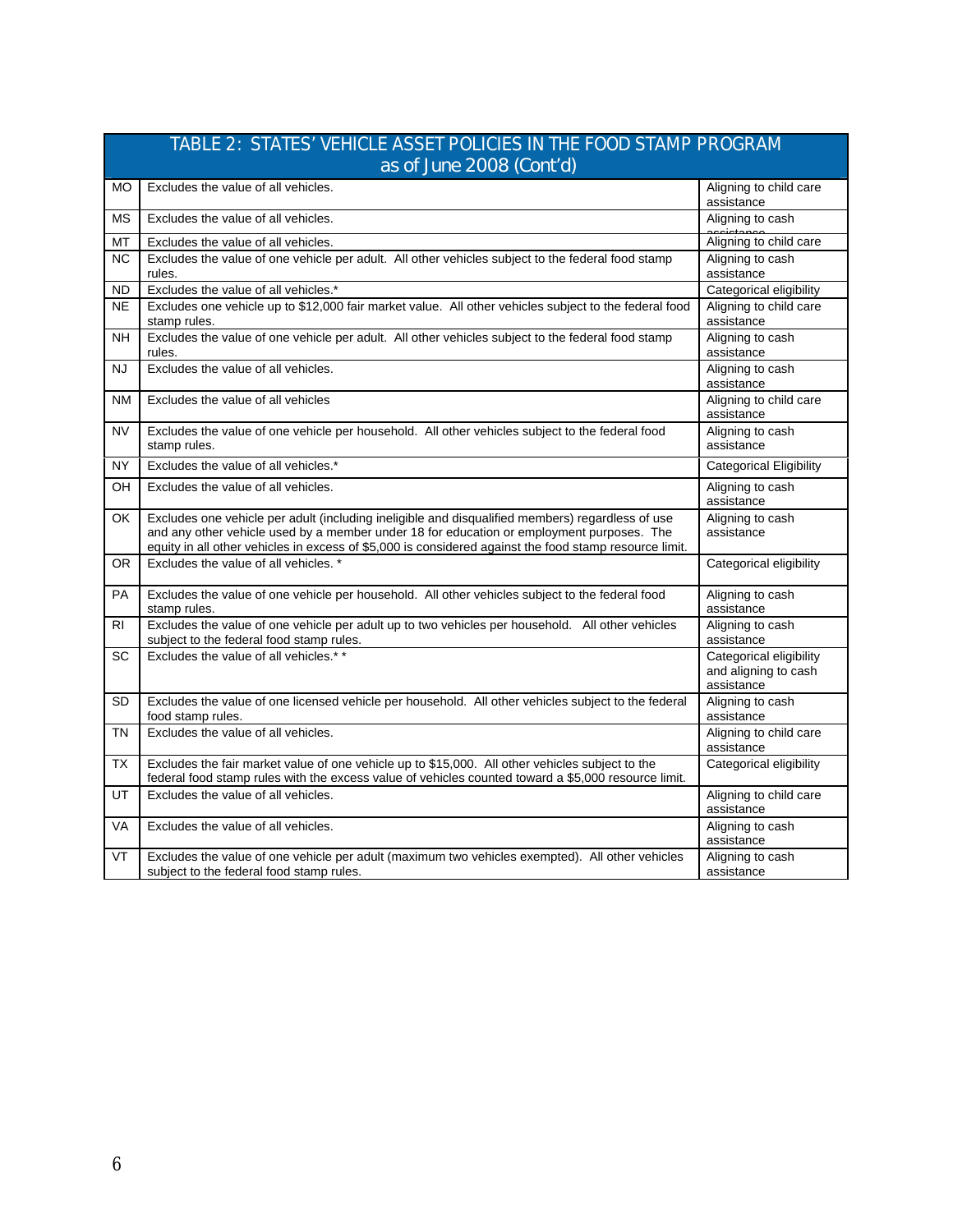| TABLE 2: STATES' VEHICLE ASSET POLICIES IN THE FOOD STAMP PROGRAM<br>as of June 2008 (Cont'd) |                                                                                                                                                                                                                                                            |                                      |  |
|-----------------------------------------------------------------------------------------------|------------------------------------------------------------------------------------------------------------------------------------------------------------------------------------------------------------------------------------------------------------|--------------------------------------|--|
| <b>WA</b>                                                                                     | Excludes the value of all vehicles.*                                                                                                                                                                                                                       | Categorical eligibility              |  |
| WI                                                                                            | Excludes the value of all vehicles.                                                                                                                                                                                                                        | Categorical eligibility              |  |
| <b>WV</b>                                                                                     | Excludes the value of all vehicles.                                                                                                                                                                                                                        | Aligning to child care<br>assistance |  |
| <b>WY</b>                                                                                     | Excludes the fair market value of two cars combined up to \$12,000 if the household contains a<br>married couple. Otherwise, excludes the fair market value of only one car up to \$12,000. All other<br>vehicles subject to the federal food stamp rules. | Aligning to cash<br>assistance       |  |

\* In these states, virtually all food stamp households are authorized to receive a TANF/MOE-funded benefit that makes them categorically eligible for food stamps. Therefore, virtually all food stamp households are subject to the vehicle asset rule from the TANF/MOE-funded benefit program instead of the federal food stamp rule. A small number of households may not be authorized to receive the TANF/MOE-funded benefit; they would be subject to the federal rules or the vehicle asset rules of a TANF/MOE-funded assistance program with which the state has aligned food stamp rules.

\*\* In these states, virtually all food stamp households are authorized to receive a TANF/MOE-funded benefit that makes them categorically eligible for food stamps. However, the TANF program rules also exclude all vehicles, so even those few cases that are not categorically eligible have no vehicle limit due to alignment with TANF.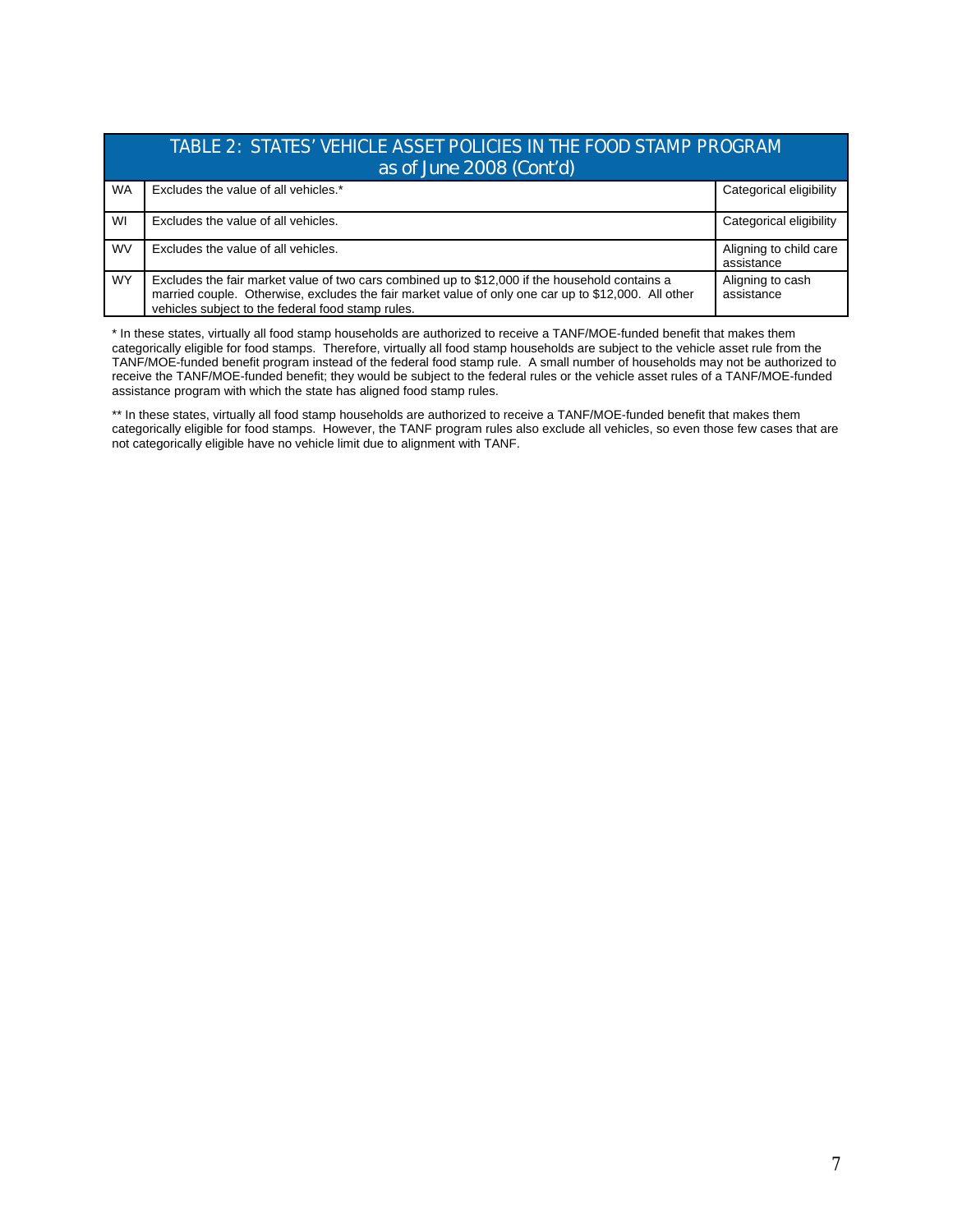# Appendix: The Federal Food Stamp Vehicle Resource Test $4$

There are four steps to the food stamp vehicle test:

- 1. Determine if any of the household's cars are excludable. A vehicle is excludable if:
	- it is used primarily for income-producing purposes (such as taxi cabs),
	- it annually produces income consistent with its fair market value,
	- it is needed for long-distance employment-related travel, other than daily commuting,
	- it is used as the household's home,
	- it is needed to transport a physically handicapped household member (one car per disabled member exempt),
	- it is needed to carry fuel or water that is the household's primary source of fuel or water, or
	- the household has less than \$1,500 equity in it.
- 2. For vehicles that are not excluded under Step 1, the vehicle's fair market value (based on the used car "blue book") must be evaluated. If the amount is greater than \$4,650, the excess may be counted toward the household's \$2,000 resource limit (see step 4). Under this step, each vehicle is evaluated separately against the \$4,650 threshold. The values of multiple vehicles are not added together.
- 3. After determining the fair market value of cars that are not excludable under Step 1, an equity value may also have to be determined for some of these cars.
	- a. Determine if the vehicle is subject to the equity test. Cars exempt from the equity test include:
		- one vehicle per adult in the household regardless of the use of the vehicle,
		- any additional vehicle a household member under age 18 drives to commute to employment or training or education.
	- b. Determine the equity value of any vehicle not excluded under Step 3a. Equity is the fair market value of a car less any encumbrances (e.g., outstanding loan balances).
- 4. Now, count the appropriate amount toward the food stamp resource limit.
	- a. For each vehicle evaluated under Steps 2 and 3, count the higher of the fair market value above \$4,650 (Step 2) or the equity value (Step 3).
	- b. Add up the values established for each car under 4a.

 $\overline{a}$ 4 This rule reflect USDA's revised food stamp vehicle asset test published in the Federal Register on November 21, 2000, 65 Fed. Reg. 70202-3. These changes revise 7 C.F.R. ' 273.8(e), (f) and (h).